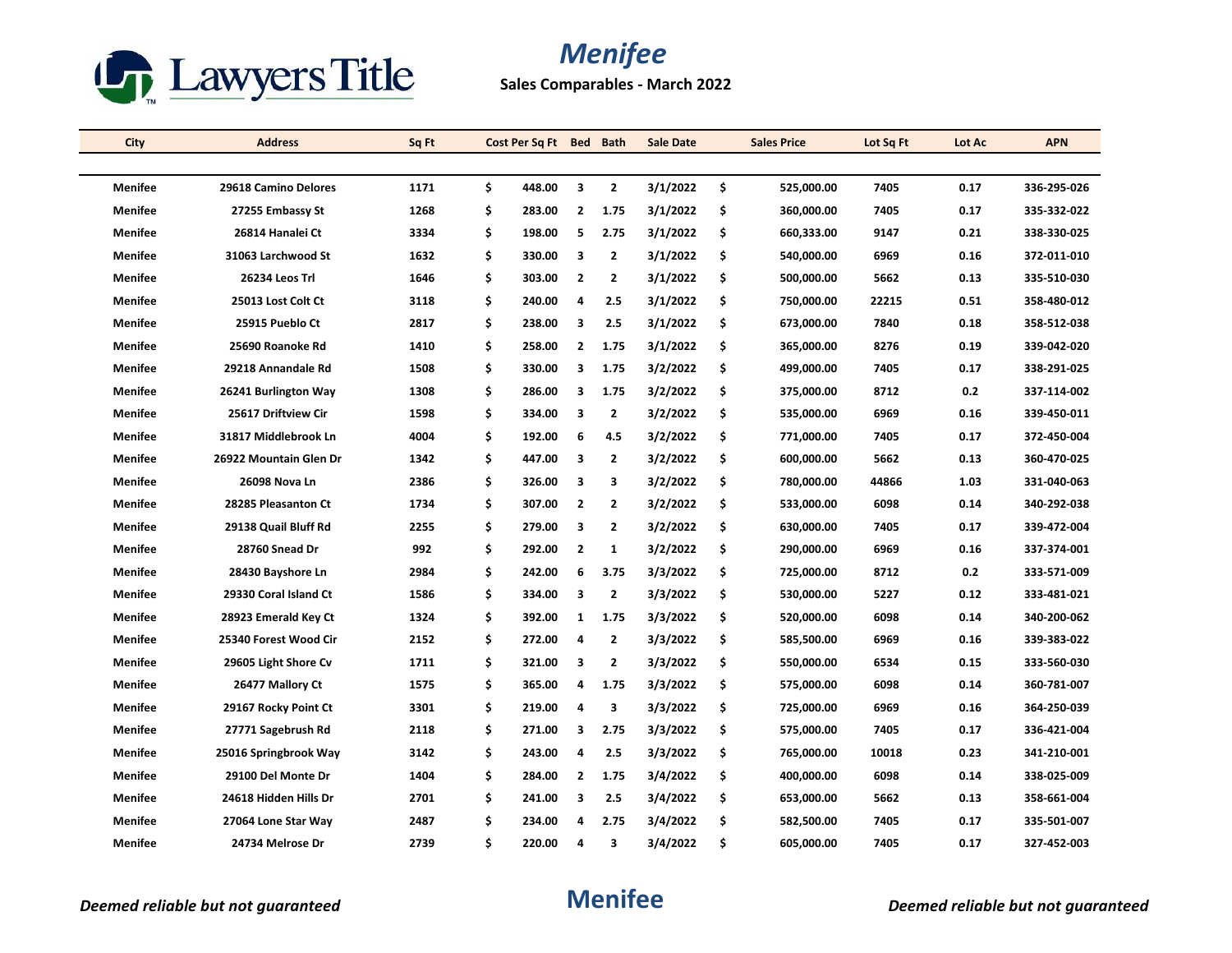

**Sales Comparables - March 2022**

| City           | <b>Address</b>           | Sq Ft | Cost Per Sq Ft | Bed          | <b>Bath</b>             | <b>Sale Date</b> | <b>Sales Price</b> | Lot Sq Ft | Lot Ac | <b>APN</b>  |
|----------------|--------------------------|-------|----------------|--------------|-------------------------|------------------|--------------------|-----------|--------|-------------|
|                |                          |       |                |              |                         |                  |                    |           |        |             |
| <b>Menifee</b> | 24785 Melrose Dr         | 3021  | \$<br>228.00   | 5            | 3                       | 3/4/2022         | \$<br>690,000.00   | 7405      | 0.17   | 327-450-003 |
| <b>Menifee</b> | 29590 Mount Bachelor Way | 1570  | \$<br>343.00   | 3            | 2.5                     | 3/4/2022         | \$<br>539,000.00   | 7405      | 0.17   | 338-252-013 |
| <b>Menifee</b> | 28521 Murrieta Rd        | 1490  | \$<br>228.00   | $\mathbf{2}$ | 1.75                    | 3/4/2022         | \$<br>340,000.00   | 8276      | 0.19   | 339-111-002 |
| <b>Menifee</b> | 26560 Ridgemoor Rd       | 1460  | \$<br>196.00   | 2            | 1.75                    | 3/4/2022         | \$<br>287,000.00   | 8276      | 0.19   | 337-203-008 |
| <b>Menifee</b> | 29297 Riptide Dr         | 1662  | \$<br>321.00   | 3            | $\overline{2}$          | 3/4/2022         | \$<br>535,000.00   | 6969      | 0.16   | 333-480-001 |
| <b>Menifee</b> | 30250 Shoreline Dr       | 1746  | \$<br>349.00   | 3            | 2.5                     | 3/4/2022         | \$<br>610,000.00   | 4356      | 0.1    | 364-044-001 |
| <b>Menifee</b> | 30336 Skipstone Way      | 2916  | \$<br>205.00   | 4            | 2.75                    | 3/4/2022         | \$<br>600,000.00   | 6098      | 0.14   | 364-260-018 |
| Menifee        | 27765 Sunrise Shore Dr   | 2255  | \$<br>292.00   | 4            | 3                       | 3/4/2022         | \$<br>660,000.00   | 7840      | 0.18   | 333-710-003 |
| <b>Menifee</b> | 29594 Warmsprings Dr     | 2091  | \$<br>292.00   | 2            | 2                       | 3/4/2022         | \$<br>612,000.00   | 7405      | 0.17   | 340-291-020 |
| <b>Menifee</b> | 29037 Wayfarer Rd        | 3574  | \$<br>223.00   | 5            | 3.25                    | 3/4/2022         | \$<br>800,000.00   | 11761     | 0.27   | 333-522-002 |
| <b>Menifee</b> | 29578 Boynton Ln         | 2630  | \$<br>228.00   | 4            | 2.75                    | 3/7/2022         | \$<br>600,000.00   | 7405      | 0.17   | 338-330-028 |
| <b>Menifee</b> | 27319 Capilano Dr        | 1098  | \$<br>236.00   | $\mathbf{2}$ | 1.75                    | 3/7/2022         | \$<br>260,000.00   | 9583      | 0.22   | 336-074-008 |
| <b>Menifee</b> | 31211 Eagle Creek St     | 2229  | \$<br>260.00   | 3            | $\overline{2}$          | 3/7/2022         | \$<br>581,000.00   | 9583      | 0.22   | 360-540-015 |
| <b>Menifee</b> | 26160 Fountain Bleu Dr   | 1132  | \$<br>316.00   | 2            | 1.75                    | 3/7/2022         | \$<br>358,000.00   | 8276      | 0.19   | 337-102-021 |
| <b>Menifee</b> | 26293 Lands End Way      | 1666  | \$<br>330.00   | 4            | $\overline{2}$          | 3/7/2022         | \$<br>550,000.00   | 8712      | 0.2    | 338-311-025 |
| <b>Menifee</b> | 27311 Pinckney Way       | 1785  | \$<br>280.00   | 3            | $\overline{\mathbf{2}}$ | 3/7/2022         | \$<br>501,000.00   | 7405      | 0.17   | 336-332-017 |
| <b>Menifee</b> | 25894 Pueblo Ct          | 2817  | \$<br>243.00   | 3            | 2.5                     | 3/7/2022         | \$<br>685,000.00   | 9583      | 0.22   | 358-512-024 |
| <b>Menifee</b> | 25478 Rocking Horse Ct   | 1428  | \$<br>374.00   | 3            | $\overline{2}$          | 3/7/2022         | \$<br>535,000.00   | 7405      | 0.17   | 358-540-017 |
| Menifee        | 27869 Ruggie Rd          | 1413  | \$<br>297.00   | 3            | 1.75                    | 3/7/2022         | \$<br>420,000.00   | 3920      | 0.09   | 331-393-004 |
| <b>Menifee</b> | 28678 Rustic Glen St     | 2290  | \$<br>262.00   | 4            | 3                       | 3/7/2022         | \$<br>600,000.00   | 9147      | 0.21   | 333-500-022 |
| <b>Menifee</b> | 28103 Sun City Blvd      | 1777  | \$<br>233.00   | 3            | 1.75                    | 3/7/2022         | \$<br>415,000.00   | 7840      | 0.18   | 335-284-007 |
| <b>Menifee</b> | 31760 Brentworth St      | 2808  | \$<br>217.00   | 4            | 3                       | 3/8/2022         | \$<br>612,000.00   | 7840      | 0.18   | 372-430-010 |
| <b>Menifee</b> | 29092 Loden Cir          | 2916  | \$<br>222.00   | 4            | 2.75                    | 3/8/2022         | \$<br>650,000.00   | 6098      | 0.14   | 364-250-012 |
| Menifee        | 30250 Old Mill Rd        | 2686  | \$<br>228.00   | 4            | 2.5                     | 3/8/2022         | \$<br>615,000.00   | 6098      | 0.14   | 358-770-037 |
| <b>Menifee</b> | 29450 Desert Terrace Dr  | 2504  | \$<br>243.00   | 5            | 2.75                    | 3/9/2022         | \$<br>610,000.00   | 6098      | 0.14   | 340-171-015 |
| <b>Menifee</b> | 24746 Melrose Dr         | 2476  | \$<br>234.00   | 3            | $\overline{\mathbf{2}}$ | 3/9/2022         | \$<br>580,000.00   | 7405      | 0.17   | 327-452-004 |
| <b>Menifee</b> | 24454 Montgomery Way     | 2468  | \$<br>239.00   | 4            | 3                       | 3/9/2022         | \$<br>591,000.00   | 6534      | 0.15   | 341-330-011 |
| <b>Menifee</b> | 29358 Pyrite St          | 2444  | \$<br>122.00   | 3            | 2.5                     | 3/9/2022         | \$<br>300,000.00   | 8276      | 0.19   | 388-090-008 |
| Menifee        | 28334 Rocky Cove Dr      | 2730  | \$<br>228.00   | 3            | 2.5                     | 3/9/2022         | \$<br>625,000.00   | 7840      | 0.18   | 333-400-012 |
| <b>Menifee</b> | 24500 Round Meadow Dr    | 2641  | \$<br>219.00   | 4            | 3.5                     | 3/9/2022         | \$<br>580,000.00   | 10018     | 0.23   | 358-660-013 |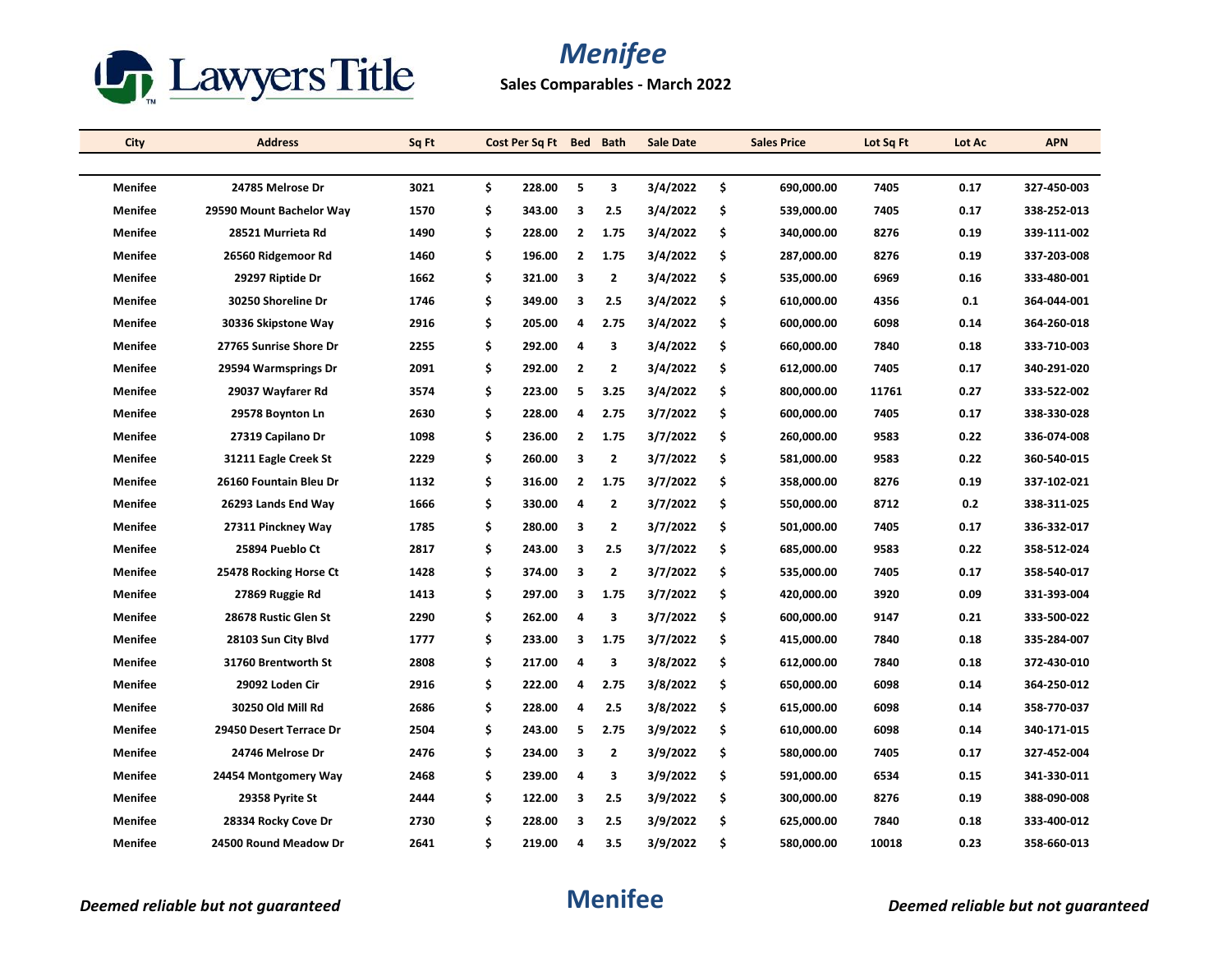

**Sales Comparables - March 2022**

| City           | <b>Address</b>           | Sq Ft | Cost Per Sq Ft |                | Bed Bath       | <b>Sale Date</b> |     | <b>Sales Price</b> | Lot Sq Ft | Lot Ac | <b>APN</b>  |
|----------------|--------------------------|-------|----------------|----------------|----------------|------------------|-----|--------------------|-----------|--------|-------------|
|                |                          |       |                |                |                |                  |     |                    |           |        |             |
| <b>Menifee</b> | 30288 Bristol Gate Ln    | 1937  | \$<br>314.00   | 3              | 2.5            | 3/10/2022        | -\$ | 610,000.00         | 8276      | 0.19   | 364-360-046 |
| <b>Menifee</b> | 29577 Camino Pepita      | 1676  | \$<br>313.00   | 3              | 2.5            | 3/10/2022        | \$  | 525,000.00         | 4356      | 0.1    | 340-131-010 |
| Menifee        | 29187 Desert Hills Rd    | 1404  | \$<br>270.00   | $\mathbf{2}$   | 1.75           | 3/10/2022        | \$  | 380,000.00         | 6098      | 0.14   | 338-051-013 |
| <b>Menifee</b> | 26172 Goldenwood St      | 1199  | \$<br>308.00   | $\overline{2}$ | 1.75           | 3/10/2022        | -\$ | 370,000.00         | 3920      | 0.09   | 335-424-008 |
| <b>Menifee</b> | 29885 Killington Dr      | 1417  | \$<br>345.00   | 4              | $\overline{2}$ | 3/10/2022        | Ŝ.  | 490,000.00         | 7405      | 0.17   | 338-282-032 |
| <b>Menifee</b> | 28400 Pacific Ct         | 3342  | \$<br>201.00   | 5              | 2.75           | 3/10/2022        | \$  | 675,000.00         | 10454     | 0.24   | 333-510-008 |
| <b>Menifee</b> | 29479 Pebble Beach Dr    | 1162  | \$<br>315.00   | $\mathbf{2}$   | 1.75           | 3/10/2022        | \$  | 367,000.00         | 7405      | 0.17   | 338-073-002 |
| <b>Menifee</b> | 31691 Quilt Way          | 1846  | \$<br>308.00   | 3              | $\overline{2}$ | 3/10/2022        | \$  | 569,000.00         | 10018     | 0.23   | 360-700-031 |
| <b>Menifee</b> | 30648 Shoreline Dr       | 2798  | \$<br>191.00   | 3              | 1.75           | 3/10/2022        | \$  | 535,000.00         | 4791      | 0.11   | 364-083-017 |
| <b>Menifee</b> | 26141 Sunnywood St       | 1008  | \$<br>348.00   | $\mathbf{2}$   | 1.75           | 3/10/2022        | \$  | 351,000.00         | 3920      | 0.09   | 335-412-014 |
| <b>Menifee</b> | 27657 Sunrise Shore Dr   | 2255  | \$<br>310.00   | 4              | 3              | 3/10/2022        | Ŝ.  | 700,000.00         | 6534      | 0.15   | 333-710-011 |
| <b>Menifee</b> | 29880 Urtica Ct          | 3688  | \$<br>245.00   | 4              | 3.25           | 3/10/2022        | Ŝ.  | 905,000.00         | 21344     | 0.49   | 341-271-017 |
| <b>Menifee</b> | 29314 Wagon Creek Ln     | 2255  | \$<br>210.00   | 3              | $\overline{2}$ | 3/10/2022        | \$  | 475,000.00         | 7405      | 0.17   | 339-421-011 |
| <b>Menifee</b> | 27645 Calle Rabano       | 1101  | \$<br>324.00   | $\mathbf{2}$   | 1.75           | 3/11/2022        | \$  | 357,000.00         | 4356      | 0.1    | 336-324-021 |
| <b>Menifee</b> | 29830 Coalinga Ct        | 1415  | \$<br>376.00   | 4              | $\overline{2}$ | 3/11/2022        | \$  | 533,000.00         | 7405      | 0.17   | 338-111-045 |
| Menifee        | 28808 Evening Passage Dr | 3215  | \$<br>209.00   | 4              | 2.5            | 3/11/2022        | \$  | 675,000.00         | 8276      | 0.19   | 372-350-002 |
| <b>Menifee</b> | 31203 Hanover Ln         | 1855  | \$<br>339.00   | 3              | 2.5            | 3/11/2022        | \$. | 630,000.00         | 10018     | 0.23   | 372-023-018 |
| <b>Menifee</b> | 28696 Heather Green Way  | 2473  | \$<br>252.00   | 4              | 2.75           | 3/11/2022        | Ŝ.  | 625,000.00         | 7405      | 0.17   | 372-231-031 |
| Menifee        | 28193 Orangegrove Ave    | 1299  | \$<br>369.00   | 3              | 1.75           | 3/11/2022        | \$  | 480,000.00         | 4791      | 0.11   | 340-072-019 |
| <b>Menifee</b> | 25800 Plum Hollow Dr     | 1308  | \$<br>286.00   | 3              | 1.75           | 3/11/2022        | \$  | 375,000.00         | 6534      | 0.15   | 339-101-026 |
| <b>Menifee</b> | 25866 Prospector Ct      | 2504  | \$<br>277.00   | 4              | 3              | 3/11/2022        | \$  | 695,000.00         | 6969      | 0.16   | 358-521-019 |
| <b>Menifee</b> | 27353 Terrytown Rd       | 1550  | \$<br>303.00   | $\mathbf{2}$   | 1.75           | 3/11/2022        | \$  | 470,000.00         | 7405      | 0.17   | 336-331-010 |
| <b>Menifee</b> | 26435 Trancas Ct         | 1651  | \$<br>324.00   | 4              | 3              | 3/11/2022        | \$  | 535,000.00         | 7840      | 0.18   | 338-223-009 |
| <b>Menifee</b> | 25950 Beth Dr            | 3490  | \$<br>487.00   | 4              | 3              | 3/14/2022        | -\$ | 1,700,000.00       | 44431     | 1.02   | 358-233-001 |
| Menifee        | 29193 Hidden Lake Dr     | 1814  | \$<br>319.00   | 2              | $\mathbf{2}$   | 3/14/2022        | \$  | 579,000.00         | 5662      | 0.13   | 340-190-034 |
| <b>Menifee</b> | 28143 Long Meadow Dr     | 1500  | \$<br>350.00   | $\mathbf{2}$   | 1.75           | 3/14/2022        | \$  | 525,000.00         | 4356      | 0.1    | 340-280-032 |
| <b>Menifee</b> | 32545 Murrieta Rd        | 1440  | \$<br>545.00   | 3              | 1.75           | 3/14/2022        | \$  | 785,000.00         | 434293    | 9.97   | 362-040-006 |
| <b>Menifee</b> | 27146 Rangewood St       | 1199  | \$<br>313.00   | $\mathbf{2}$   | 1.75           | 3/14/2022        | \$  | 376,000.00         | 5227      | 0.12   | 335-424-035 |
| Menifee        | 29563 Yarmouth Ct        | 2828  | \$<br>222.00   | 4              | 2.5            | 3/14/2022        | \$. | 630,000.00         | 6969      | 0.16   | 340-522-029 |
| Menifee        | 31240 Ensemble Dr        | 2721  | \$<br>185.00   | 4              | 2.5            | 3/15/2022        | \$  | 506,000.00         | 8712      | 0.2    | 360-563-010 |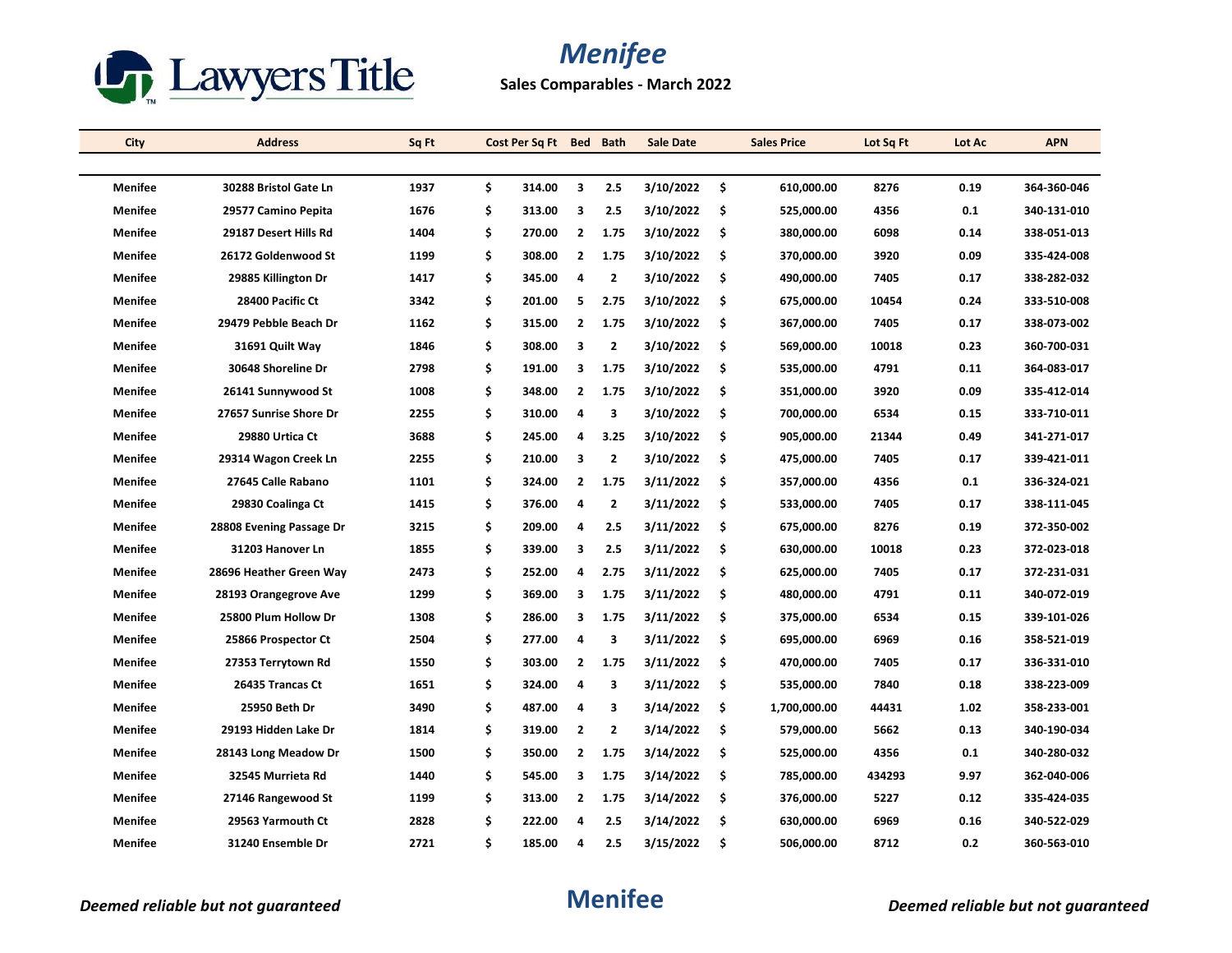

**Sales Comparables - March 2022**

| City           | <b>Address</b>           | Sq Ft | Cost Per Sq Ft Bed |                | <b>Bath</b>             | <b>Sale Date</b> |     | <b>Sales Price</b> | Lot Sq Ft | Lot Ac | <b>APN</b>  |
|----------------|--------------------------|-------|--------------------|----------------|-------------------------|------------------|-----|--------------------|-----------|--------|-------------|
|                |                          |       |                    |                |                         |                  |     |                    |           |        |             |
| <b>Menifee</b> | 28368 Feldspar Dr        | 2800  | \$<br>229.00       | 5              | 2.75                    | 3/15/2022        | -\$ | 642,000.00         | 8276      | 0.19   | 372-522-008 |
| Menifee        | 29827 Old Manor Ct       | 2506  | \$<br>235.00       | 4              | 2.5                     | 3/15/2022        | \$  | 590,000.00         | 8276      | 0.19   | 340-403-007 |
| Menifee        | 29667 Painted Desert Dr  | 2504  | \$<br>257.00       | 5              | 2.75                    | 3/15/2022        | \$  | 645,000.00         | 6098      | 0.14   | 340-151-022 |
| <b>Menifee</b> | 28680 Sand Island Way    | 1110  | \$<br>225.00       | 3              | $\overline{2}$          | 3/15/2022        | -\$ | 250,000.00         | 3920      | 0.09   | 364-132-004 |
| Menifee        | 26876 Summer Sunshine Dr | 1427  | \$<br>297.00       | 3              | 1.75                    | 3/15/2022        | \$  | 425,000.00         | 4356      | 0.1    | 331-420-058 |
| <b>Menifee</b> | 29534 Wooden Boat Dr     | 2754  | \$<br>246.00       | 5              | 3                       | 3/15/2022        | -\$ | 680,000.00         | 7840      | 0.18   | 333-720-003 |
| <b>Menifee</b> | 27703 Camino Bella       | 1535  | \$<br>362.00       | 3              | 2.5                     | 3/16/2022        | \$  | 556,000.00         | 5227      | 0.12   | 333-276-009 |
| Menifee        | 30840 Green Branch St    | 2810  | \$<br>225.00       | 3              | 2.5                     | 3/16/2022        | -\$ | 635,000.00         | 8712      | 0.2    | 360-451-030 |
| <b>Menifee</b> | 29057 New Harmony Ct     | 1676  | \$<br>329.00       | 3              | 2.5                     | 3/16/2022        | -\$ | 552,500.00         | 5227      | 0.12   | 340-130-006 |
| <b>Menifee</b> | 26379 Ridgemoor Rd       | 1404  | \$<br>188.00       | 2              | 1.75                    | 3/16/2022        | \$  | 265,000.00         | 6098      | 0.14   | 337-212-004 |
| <b>Menifee</b> | 29352 Rock Vista Dr      | 1598  | \$<br>350.00       | 3              | $\overline{2}$          | 3/16/2022        | -\$ | 560,000.00         | 7405      | 0.17   | 339-423-033 |
| <b>Menifee</b> | 27223 Soprano St         | 1585  | \$<br>302.00       | 3              | 2                       | 3/16/2022        | -\$ | 480,000.00         | 6969      | 0.16   | 331-480-039 |
| <b>Menifee</b> | 29597 Two Harbor Ln      | 2214  | \$<br>273.00       | 3              | 2.5                     | 3/16/2022        | \$  | 605,000.00         | 6098      | 0.14   | 333-560-076 |
| <b>Menifee</b> | 29844 Warm Sands Dr      | 1814  | \$<br>306.00       | $\mathbf{2}$   | $\overline{2}$          | 3/16/2022        | \$  | 555,500.00         | 5227      | 0.12   | 340-490-022 |
| <b>Menifee</b> | 29913 Westlink Dr        | 1426  | \$<br>361.00       | 3              | 1.75                    | 3/16/2022        | -\$ | 515,000.00         | 3920      | 0.09   | 340-110-011 |
| Menifee        | 24368 Division Dr        | 2284  | \$<br>277.00       | 3              | 2.5                     | 3/17/2022        | \$  | 634,000.00         | 7962      | 0.18   | 341-300-022 |
| <b>Menifee</b> | 29481 Longleaf St        | 2484  | \$<br>231.00       | 5              | 3                       | 3/17/2022        | \$  | 575,000.00         | 7840      | 0.18   | 333-500-030 |
| Menifee        | 28603 Milky Way          | 1314  | \$<br>390.00       | $\overline{2}$ | $\overline{2}$          | 3/17/2022        | -\$ | 512,500.00         | 7840      | 0.18   | 339-213-008 |
| <b>Menifee</b> | 27569 Van Buren Ave      | 1180  | \$<br>271.00       | 3              | 1                       | 3/17/2022        | \$  | 320,000.00         | 7405      | 0.17   | 329-221-007 |
| <b>Menifee</b> | 30283 Blue Cedar Dr      | 3833  | \$<br>182.00       | 4              | 3                       | 3/18/2022        | \$  | 699,000.00         | 6098      | 0.14   | 360-621-005 |
| <b>Menifee</b> | 33347 Breighton Wood St  | 3393  | \$<br>179.00       | 5              | 2.5                     | 3/18/2022        | -\$ | 610,000.00         | 7840      | 0.18   | 388-101-030 |
| <b>Menifee</b> | 27237 Cabrillo Dr        | 2113  | \$<br>250.00       | 4              | 2.75                    | 3/18/2022        | -\$ | 530,000.00         | 7840      | 0.18   | 336-391-003 |
| <b>Menifee</b> | 29754 Carmague Ln        | 2872  | \$<br>243.00       | 4              | 3                       | 3/18/2022        | \$  | 700,000.00         | 6098      | 0.14   | 372-581-012 |
| <b>Menifee</b> | 26725 China Dr           | 1773  | \$<br>253.00       | 2              | 2.25                    | 3/18/2022        | -\$ | 450,000.00         | 3920      | 0.09   | 331-400-053 |
| Menifee        | 28589 Delphinus Dr       | 1043  | \$<br>450.00       | $\overline{2}$ | $\overline{\mathbf{2}}$ | 3/18/2022        | \$  | 470,000.00         | 10890     | 0.25   | 339-272-009 |
| <b>Menifee</b> | 29531 Desert Terrace Dr  | 2128  | \$<br>286.00       | 3              | 3                       | 3/18/2022        | -\$ | 610,000.00         | 7840      | 0.18   | 340-170-001 |
| <b>Menifee</b> | 29103 Guava St           | 2688  | \$<br>241.00       | 4              | 2.5                     | 3/18/2022        | -\$ | 650,000.00         | 8712      | 0.2    | 333-632-006 |
| Menifee        | 28640 Murrieta Rd        | 1404  | \$<br>259.00       | $\mathbf{2}$   | 1.75                    | 3/18/2022        | -\$ | 365,000.00         | 6969      | 0.16   | 337-121-014 |
| Menifee        | 26874 Ole Ln             | 1427  | \$<br>281.00       | 3              | 1.75                    | 3/18/2022        | -S  | 401,000.00         | 3484      | 0.08   | 331-420-035 |
| Menifee        | 31787 Quilt Way          | 1846  | \$<br>319.00       | 3              | $\overline{2}$          | 3/18/2022        | Ś.  | 590,000.00         | 9583      | 0.22   | 360-720-043 |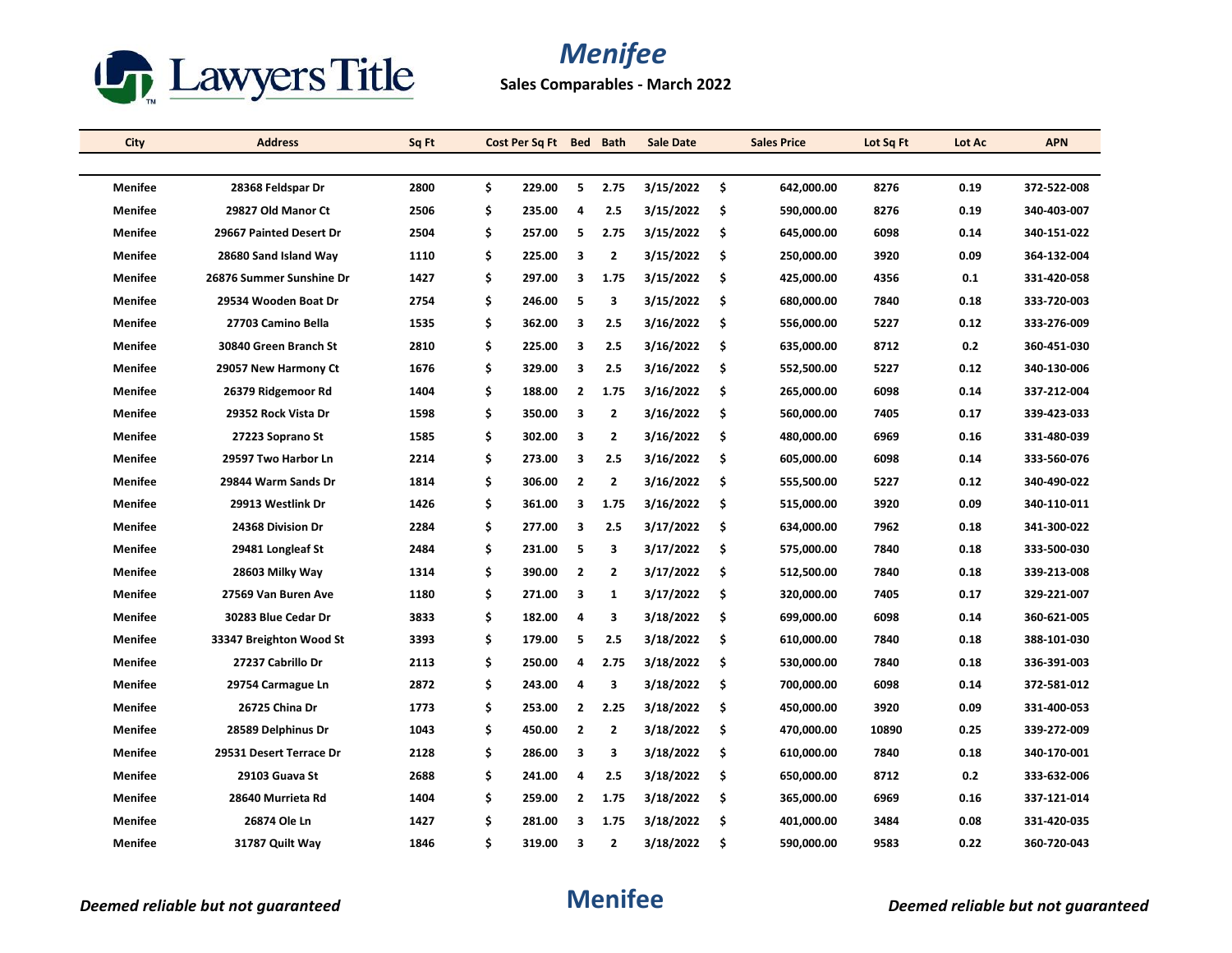

**Sales Comparables - March 2022**

| City           | <b>Address</b>            | Sq Ft | Cost Per Sq Ft Bed Bath |                |                | Sale Date |     | <b>Sales Price</b> | Lot Sq Ft | Lot Ac | <b>APN</b>  |
|----------------|---------------------------|-------|-------------------------|----------------|----------------|-----------|-----|--------------------|-----------|--------|-------------|
|                |                           |       |                         |                |                |           |     |                    |           |        |             |
| <b>Menifee</b> | 32848 Seattle Slew Cir    | 4036  | \$<br>200.00            | 4              | 3.5            | 3/18/2022 | \$  | 810,000.00         | 10018     | 0.23   | 372-320-041 |
| Menifee        | 26140 Abbey Ln            | 1430  | \$<br>384.00            | 3              | 1.75           | 3/21/2022 | \$. | 550,000.00         | 9147      | 0.21   | 360-801-002 |
| <b>Menifee</b> | 26360 Bailey Ct           | 2539  | \$<br>255.00            | 4              | 2.25           | 3/21/2022 | \$. | 647,500.00         | 7405      | 0.17   | 360-742-007 |
| Menifee        | 27925 Breakwater Ct       | 3486  | \$<br>195.00            | 5              | 3.5            | 3/21/2022 | \$  | 680,000.00         | 7840      | 0.18   | 333-370-050 |
| <b>Menifee</b> | 27181 Embassy St          | 1777  | \$<br>230.00            | 3              | 1.75           | 3/21/2022 | \$  | 410,000.00         | 7405      | 0.17   | 335-332-016 |
| <b>Menifee</b> | 29929 Great Basin Ct      | 2486  | \$<br>217.00            | 4              | 2.75           | 3/21/2022 | \$  | 540,000.00         | 6098      | 0.14   | 333-794-020 |
| <b>Menifee</b> | 29611 Greenhill Dr        | 1415  | \$<br>309.00            | 4              | $\overline{2}$ | 3/21/2022 | \$. | 438,000.00         | 7405      | 0.17   | 338-221-010 |
| <b>Menifee</b> | 27691 Hollyoak Way        | 2199  | \$<br>244.00            | 3              | 2.5            | 3/21/2022 | \$  | 537,000.00         | 8276      | 0.19   | 333-302-001 |
| Menifee        | 29122 Jamesonite Cir      | 3277  | \$<br>207.00            | 4              | 2.5            | 3/21/2022 | \$  | 680,000.00         | 8712      | 0.2    | 388-363-017 |
| <b>Menifee</b> | 26434 Leos Trl            | 2015  | \$<br>282.00            | $\overline{2}$ | 2.5            | 3/21/2022 | \$  | 570,000.00         | 11325     | 0.26   | 335-510-010 |
| <b>Menifee</b> | 28975 Morningside Ln      | 2808  | \$<br>249.00            | 4              | 3              | 3/21/2022 | \$. | 700,000.00         | 11325     | 0.26   | 372-463-009 |
| <b>Menifee</b> | 28169 Orangegrove Ave     | 1299  | \$<br>266.00            | 3              | 1.75           | 3/21/2022 | \$  | 346,000.00         | 4791      | 0.11   | 340-072-025 |
| Menifee        | 29848 Peacock Mountain Dr | 2337  | \$<br>248.00            | 5              | 2.5            | 3/21/2022 | \$  | 581,000.00         | 5227      | 0.12   | 340-402-003 |
| <b>Menifee</b> | 29444 Siderite Cir        | 3192  | \$<br>187.00            | 4              | 2.5            | 3/21/2022 | \$  | 600,000.00         | 7405      | 0.17   | 388-092-023 |
| <b>Menifee</b> | 27150 Tran Ct             | 1585  | \$<br>336.00            | 3              | $\overline{2}$ | 3/21/2022 | \$  | 533,000.00         | 7405      | 0.17   | 331-461-025 |
| <b>Menifee</b> | 28710 Heather Green Way   | 2187  | \$<br>282.00            | 4              | 2.75           | 3/22/2022 | \$  | 617,000.00         | 7405      | 0.17   | 372-231-032 |
| <b>Menifee</b> | 25262 High Plains Ct      | 2537  | \$<br>246.00            | 4              | $\overline{2}$ | 3/22/2022 | \$. | 625,000.00         | 8276      | 0.19   | 358-490-011 |
| <b>Menifee</b> | 26940 Howard St           | 1328  | \$<br>262.00            | $\overline{2}$ | 1.75           | 3/22/2022 | -\$ | 349,000.00         | 7840      | 0.18   | 335-302-046 |
| Menifee        | 25871 Plum Hollow Dr      | 992   | \$<br>257.00            | $\mathbf{2}$   | $\mathbf{1}$   | 3/22/2022 | \$  | 255,000.00         | 6534      | 0.15   | 339-102-003 |
| <b>Menifee</b> | 25513 Water Wheel Ct      | 2314  | \$<br>302.00            | 3              | $\mathbf{2}$   | 3/22/2022 | \$  | 700,000.00         | 11325     | 0.26   | 358-430-031 |
| Menifee        | 29711 Avenida De Fiesta   | 1709  | \$<br>315.00            | 4              | 3.75           | 3/23/2022 | -\$ | 540,000.00         | 7405      | 0.17   | 336-222-008 |
| <b>Menifee</b> | 28203 Blossomwood Ct      | 2100  | \$<br>270.00            | 4              | 3              | 3/23/2022 | \$  | 569,000.00         | 7840      | 0.18   | 372-031-003 |
| <b>Menifee</b> | 30344 Emerson Ln          | 2125  | \$<br>301.00            | 4              | $\mathbf{2}$   | 3/23/2022 | \$  | 640,000.00         | 6534      | 0.15   | 364-360-062 |
| <b>Menifee</b> | 27866 Ladoga Dr           | 3779  | \$<br>187.00            | 5              | 3.25           | 3/23/2022 | -\$ | 710,000.00         | 7405      | 0.17   | 333-741-044 |
| <b>Menifee</b> | 29114 Light Sails Ct      | 2201  | \$<br>278.00            | з              | 2.5            | 3/23/2022 | \$  | 614,000.00         | 6969      | 0.16   | 333-361-008 |
| <b>Menifee</b> | 28164 Long Meadow Dr      | 1690  | \$<br>316.00            | $\overline{2}$ | $\overline{2}$ | 3/23/2022 | \$  | 535,000.00         | 5227      | 0.12   | 340-270-011 |
| Menifee        | 26188 Mccall Blvd         | 1204  | \$<br>299.00            | $\mathbf{2}$   | 1.75           | 3/23/2022 | -\$ | 360,000.00         | 6534      | 0.15   | 335-132-054 |
| <b>Menifee</b> | 25770 Middlebury Way      | 1308  | \$<br>202.00            | 3              | 1.75           | 3/23/2022 | \$  | 265,000.00         | 9147      | 0.21   | 339-111-032 |
| Menifee        | 27986 Moonridge Dr        | 1207  | \$<br>389.00            | 3              | 1.75           | 3/23/2022 | \$. | 470,000.00         | 4356      | 0.1    | 333-261-013 |
| <b>Menifee</b> | 25077 Ridgemoor Rd        | 2742  | \$<br>233.00            | 4              | $\overline{2}$ | 3/23/2022 | \$. | 639,000.00         | 6969      | 0.16   | 339-432-037 |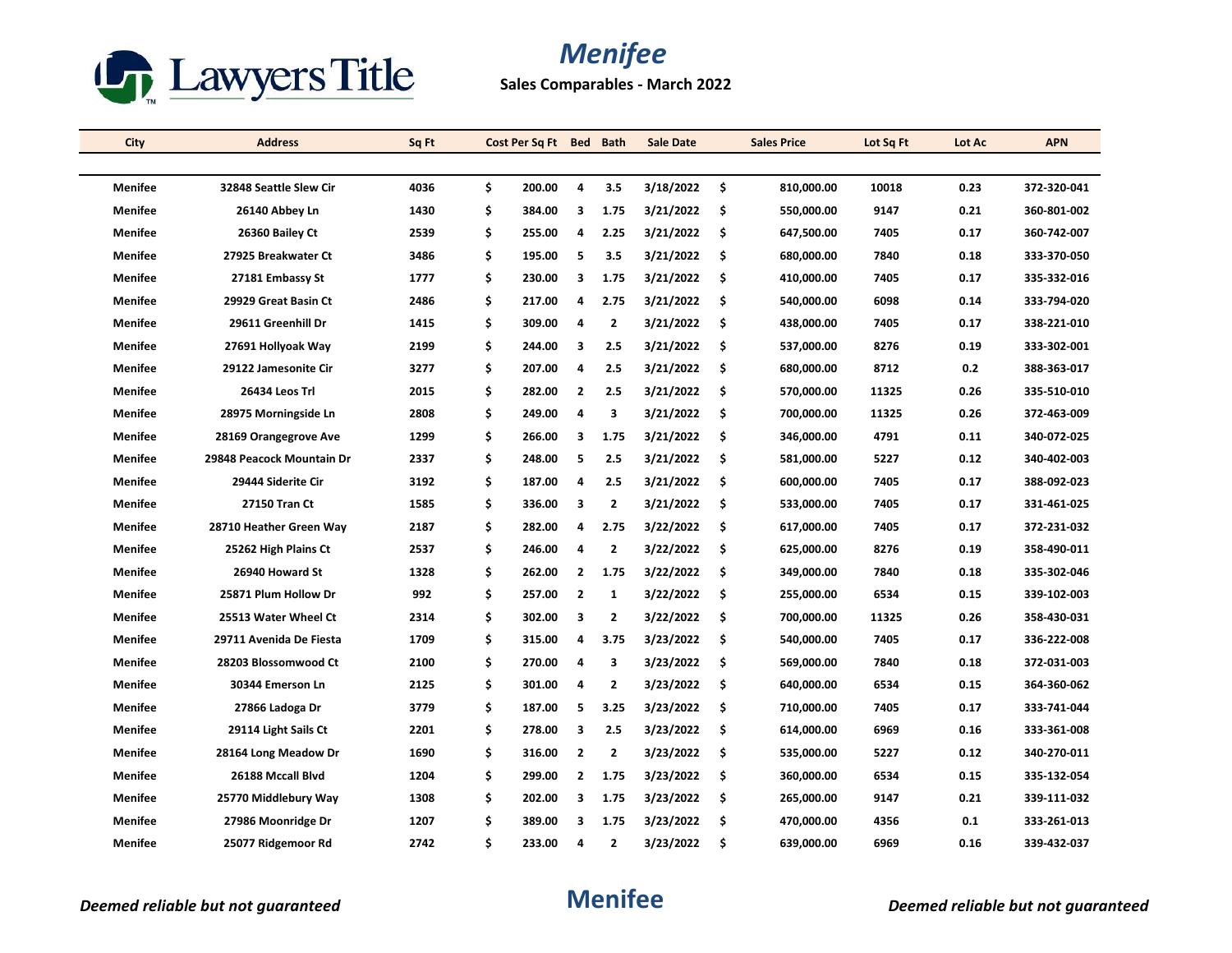

**Sales Comparables - March 2022**

| City           | <b>Address</b>          | Sq Ft | Cost Per Sq Ft | Bed            | <b>Bath</b>    | <b>Sale Date</b> |      | <b>Sales Price</b> | Lot Sq Ft | Lot Ac | <b>APN</b>  |
|----------------|-------------------------|-------|----------------|----------------|----------------|------------------|------|--------------------|-----------|--------|-------------|
|                |                         |       |                |                |                |                  |      |                    |           |        |             |
| <b>Menifee</b> | 30013 Via Corazon       | 1643  | \$<br>319.00   | 3              | 2.5            | 3/23/2022        | - \$ | 525,000.00         | 6098      | 0.14   | 364-091-002 |
| <b>Menifee</b> | 28605 Broadstone Way    | 2027  | \$<br>271.00   | 3              | 2.75           | 3/24/2022        | \$   | 550,000.00         | 4356      | 0.1    | 340-111-001 |
| <b>Menifee</b> | 27774 Foxfire St        | 1288  | \$<br>287.00   | $\mathbf{2}$   | 1.75           | 3/24/2022        | \$   | 370,000.00         | 6969      | 0.16   | 335-351-028 |
| <b>Menifee</b> | 31674 Shawnee Cir       | 2638  | \$<br>255.00   | 5              | 2.75           | 3/24/2022        | -\$  | 673,000.00         | 7840      | 0.18   | 372-592-007 |
| <b>Menifee</b> | 28867 Skylark St        | 3391  | \$<br>197.00   | 5              | 3              | 3/24/2022        | \$   | 670,000.00         | 10890     | 0.25   | 333-631-025 |
| <b>Menifee</b> | 24848 Trott Cir         | 2468  | \$<br>245.00   | 4              | з              | 3/24/2022        | \$   | 605,000.00         | 8276      | 0.19   | 341-280-008 |
| <b>Menifee</b> | 27885 Whisperwood Dr    | 1734  | \$<br>311.00   | $\mathbf{2}$   | 1.75           | 3/24/2022        | \$   | 540,000.00         | 6534      | 0.15   | 340-310-030 |
| <b>Menifee</b> | 33327 Gypsum St         | 2320  | \$<br>262.00   | 4              | 2.5            | 3/25/2022        | \$   | 608,000.00         | 10890     | 0.25   | 388-370-002 |
| <b>Menifee</b> | 28845 Raintree Dr       | 1324  | \$<br>351.00   | 1              | 1.75           | 3/25/2022        | -\$  | 465,000.00         | 7405      | 0.17   | 340-200-072 |
| <b>Menifee</b> | 30232 Via Palermo       | 1334  | \$<br>368.00   | 3              | $\overline{2}$ | 3/25/2022        | \$   | 491,000.00         | 6098      | 0.14   | 364-103-001 |
| <b>Menifee</b> | 25816 Wilderness Way    | 2968  | \$<br>311.00   | 4              | 2.75           | 3/25/2022        | \$.  | 925,000.00         | 7840      | 0.18   | 358-521-004 |
| <b>Menifee</b> | 31839 Ives Ct           | 2091  | \$<br>296.00   | 4              | 1.75           | 3/28/2022        | \$   | 619,000.00         | 6098      | 0.14   | 360-792-002 |
| <b>Menifee</b> | 26322 Lazy Creek Rd     | 1570  | \$<br>334.00   | 3              | 2.5            | 3/28/2022        | \$   | 525,000.00         | 8712      | 0.2    | 338-222-035 |
| <b>Menifee</b> | 25707 Sunnyvale Ct      | 1724  | \$<br>353.00   | 3              | 2.5            | 3/28/2022        | \$   | 610,000.00         | 8712      | 0.2    | 339-334-023 |
| <b>Menifee</b> | 26229 Sunnywood St      | 1008  | \$<br>367.00   | $\overline{2}$ | 1.75           | 3/28/2022        | -\$  | 370,000.00         | 3920      | 0.09   | 335-412-004 |
| <b>Menifee</b> | 26973 Terrytown Rd      | 1608  | \$<br>291.00   | $\mathbf{2}$   | 1.75           | 3/28/2022        | \$   | 469,000.00         | 8276      | 0.19   | 336-193-010 |
| <b>Menifee</b> | 30020 Thornhill Dr      | 1098  | \$<br>306.00   | $\mathbf{2}$   | 1.75           | 3/28/2022        | \$.  | 336,000.00         | 6969      | 0.16   | 336-142-011 |
| <b>Menifee</b> | 33375 Wright Rd         | 2585  | \$<br>339.00   | 4              | 3              | 3/28/2022        | -\$  | 877,000.00         | 107157    | 2.46   | 362-290-015 |
| <b>Menifee</b> | 26108 Bluebell St       | 1008  | \$<br>357.00   | $\mathbf{2}$   | 1.75           | 3/29/2022        | \$   | 360,000.00         | 3920      | 0.09   | 335-422-056 |
| <b>Menifee</b> | 27535 Boston Dr         | 2011  | \$<br>233.00   | $\mathbf{2}$   | 1.75           | 3/29/2022        | \$   | 470,000.00         | 6969      | 0.16   | 335-273-028 |
| <b>Menifee</b> | 26836 Buccaneer Dr      | 1269  | \$<br>248.00   | $\mathbf{2}$   | 1.75           | 3/29/2022        | -\$  | 315,000.00         | 3484      | 0.08   | 331-420-021 |
| <b>Menifee</b> | 27286 Del Monte Ln      | 998   | \$<br>330.00   | $\mathbf{2}$   | 1.75           | 3/29/2022        | \$   | 330,000.00         | 3484      | 0.08   | 336-230-015 |
| <b>Menifee</b> | 29447 Desert Terrace Dr | 1683  | \$<br>335.00   | 3              | 2.5            | 3/29/2022        | \$   | 565,000.00         | 6098      | 0.14   | 340-170-011 |
| <b>Menifee</b> | 29011 Glen Oaks Dr      | 1674  | \$<br>265.00   | 3              | 1.75           | 3/29/2022        | -\$  | 445,000.00         | 7840      | 0.18   | 337-401-005 |
| Menifee        | 29617 Light Shore Cv    | 2214  | \$<br>264.00   | 3              | 2.5            | 3/29/2022        | \$   | 585,000.00         | 6969      | 0.16   | 333-560-029 |
| <b>Menifee</b> | 25775 Mclaughlin Rd     | 2237  | \$<br>335.00   | 4              | 3              | 3/29/2022        | \$   | 750,000.00         | 44866     | 1.03   | 330-250-036 |
| <b>Menifee</b> | 30219 Old Mill Rd       | 3057  | \$<br>230.00   | 5              | 3.5            | 3/29/2022        | -\$  | 705,000.00         | 4791      | 0.11   | 358-770-043 |
| <b>Menifee</b> | 28232 Palm Villa Dr     | 1299  | \$<br>384.00   | 3              | 1.75           | 3/29/2022        | \$   | 500,000.00         | 4791      | 0.11   | 340-070-008 |
| <b>Menifee</b> | 26520 Ridgemoor Rd      | 1098  | \$<br>346.00   | 2              | 1.75           | 3/29/2022        | \$.  | 380,000.00         | 7405      | 0.17   | 337-203-010 |
| Menifee        | 29630 Two Harbor Ln     | 1920  | \$<br>303.00   | 3              | 2.5            | 3/29/2022        | Ś.   | 583,000.00         | 6969      | 0.16   | 333-561-001 |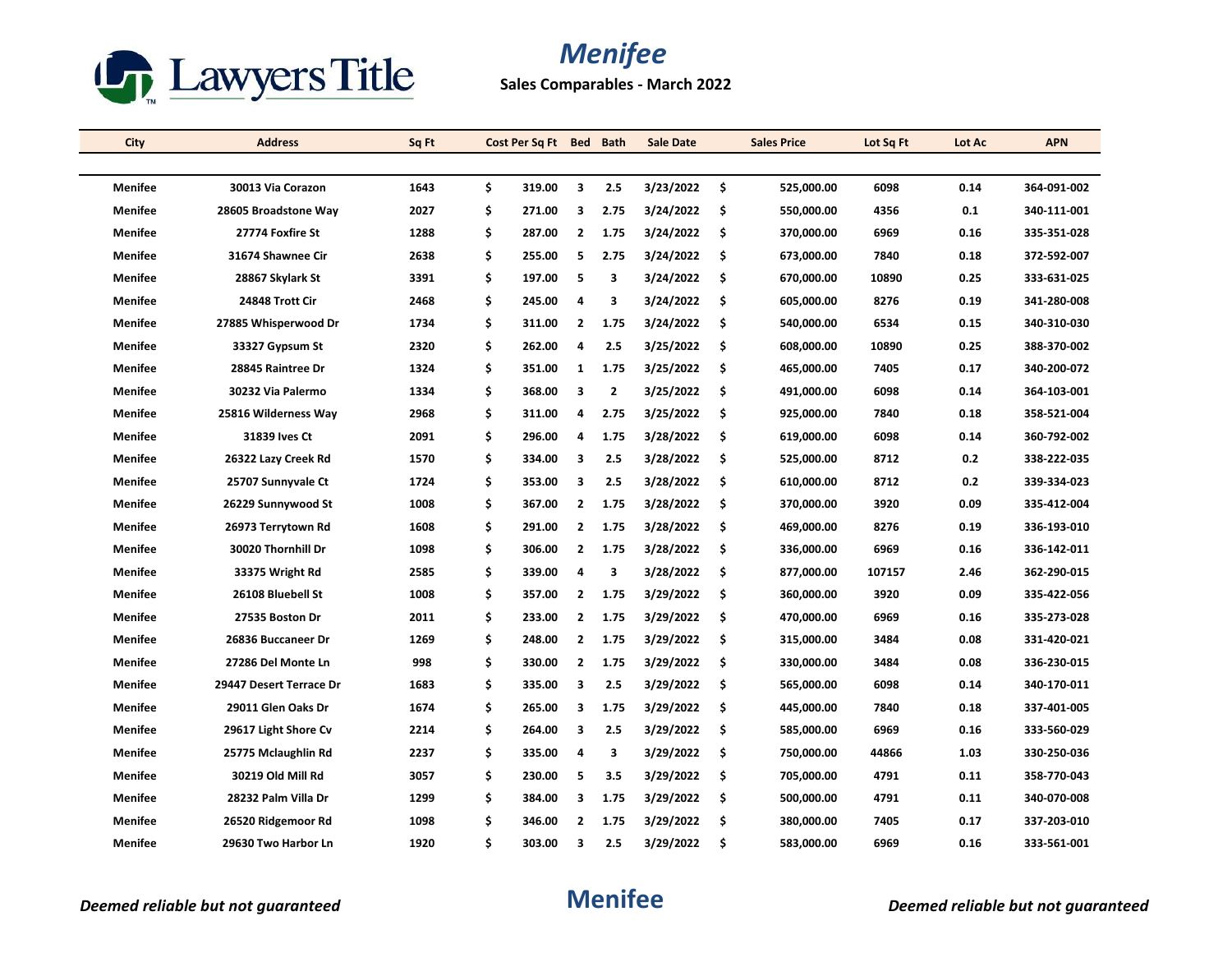

**Sales Comparables - March 2022**

| City           | <b>Address</b>        | Sq Ft | Cost Per Sq Ft Bed Bath |                         |                | <b>Sale Date</b> | <b>Sales Price</b> | Lot Sq Ft | Lot Ac | <b>APN</b>  |
|----------------|-----------------------|-------|-------------------------|-------------------------|----------------|------------------|--------------------|-----------|--------|-------------|
|                |                       |       |                         |                         |                |                  |                    |           |        |             |
| Menifee        | 27072 Wentworth Dr    | 992   | \$<br>312.00            | $\overline{2}$          | 1              | 3/29/2022        | \$<br>310,000.00   | 6534      | 0.15   | 336-060-005 |
| Menifee        | 30400 Woodbury Cir    | 4063  | \$<br>184.00            | -5                      | 4.25           | 3/29/2022        | \$<br>750,000.00   | 6969      | 0.16   | 364-260-062 |
| <b>Menifee</b> | 29832 Bankside Dr     | 3044  | \$<br>225.00            | $\overline{4}$          | 3.25           | 3/30/2022        | \$<br>685,000.00   | 8276      | 0.19   | 333-591-001 |
| <b>Menifee</b> | 31202 Gardenside Ln   | 2374  | \$<br>226.00            | 4                       | 2.75           | 3/30/2022        | \$<br>538,000.00   | 7840      | 0.18   | 372-280-026 |
| Menifee        | 27085 Geary St        | 2205  | \$<br>249.00            | 4                       | $\mathbf{2}$   | 3/30/2022        | \$<br>550,000.00   | 11325     | 0.26   | 335-491-023 |
| <b>Menifee</b> | 31487 Hallwood Ct     | 2100  | \$<br>273.00            | $\overline{4}$          | 3              | 3/30/2022        | \$<br>573,500.00   | 10018     | 0.23   | 372-032-011 |
| <b>Menifee</b> | 31021 Lusitano Cir    | 2589  | \$<br>257.00            | 4                       | 3              | 3/30/2022        | \$<br>667,500.00   | 6098      | 0.14   | 372-571-002 |
| <b>Menifee</b> | 24193 Marley Cir      | 1188  | \$<br>378.00            | 3                       | $\overline{2}$ | 3/30/2022        | \$<br>450,000.00   | 29620     | 0.68   | 327-090-049 |
| <b>Menifee</b> | 28750 Murrieta Rd     | 992   | \$<br>318.00            | $\overline{2}$          | $\mathbf{1}$   | 3/30/2022        | \$<br>316,000.00   | 6969      | 0.16   | 337-131-027 |
| <b>Menifee</b> | 31542 Navy Sky Dr     | 2063  | \$<br>259.00            | 3                       | 1.75           | 3/30/2022        | \$<br>535,000.00   | 7405      | 0.17   | 372 522 002 |
| <b>Menifee</b> | 26891 Oakmont Dr      | 1926  | \$<br>226.00            | 3                       | 1.5            | 3/30/2022        | \$<br>436,000.00   | 9147      | 0.21   | 337-333-005 |
| Menifee        | 28490 Oasis View Cir  | 1500  | \$<br>333.00            | $\overline{2}$          | 1.75           | 3/30/2022        | \$<br>500,000.00   | 8276      | 0.19   | 340-530-009 |
| <b>Menifee</b> | 29422 Pebble Beach Dr | 1098  | \$<br>309.00            | $\overline{2}$          | 1.75           | 3/30/2022        | \$<br>340,000.00   | 7405      | 0.17   | 338-072-014 |
| <b>Menifee</b> | 27431 Pinehurst Rd    | 992   | \$<br>312.00            | $\overline{2}$          | $\mathbf{1}$   | 3/30/2022        | \$<br>310,000.00   | 7405      | 0.17   | 336-152-003 |
| <b>Menifee</b> | 29476 Preston Pl      | 2801  | \$<br>237.00            | 4                       | 2.75           | 3/30/2022        | \$<br>665,000.00   | 8276      | 0.19   | 372-473-007 |
| <b>Menifee</b> | 31700 Quilt Way       | 2225  | \$<br>294.00            | 4                       | $\mathbf{2}$   | 3/30/2022        | \$<br>655,000.00   | 16117     | 0.37   | 360-700-007 |
| <b>Menifee</b> | 27843 Tate Rd         | 2533  | \$<br>247.00            | 4                       | 2.5            | 3/30/2022        | \$<br>626,000.00   | 7405      | 0.17   | 336-490-014 |
| Menifee        | 26111 Allentown Dr    | 1204  | \$<br>283.00            | $\overline{2}$          | 1.75           | 3/31/2022        | \$<br>341,000.00   | 6534      | 0.15   | 335-274-017 |
| Menifee        | 29611 Barefoot Cir    | 2624  | \$<br>228.00            | 4                       | 2.5            | 3/31/2022        | \$<br>600,000.00   | 6969      | 0.16   | 333-560-050 |
| <b>Menifee</b> | 28382 Beacon Bay Cir  | 2595  | \$<br>225.00            | 4                       | 2.5            | 3/31/2022        | \$<br>585,000.00   | 10454     | 0.24   | 333-581-022 |
| <b>Menifee</b> | 27891 Blackhawk Rd    | 3031  | \$<br>214.00            | 4                       | 3              | 3/31/2022        | \$<br>650,000.00   | 7840      | 0.18   | 336-480-011 |
| <b>Menifee</b> | 29689 Camino Cristal  | 1466  | \$<br>361.00            | 3                       | $\mathbf{2}$   | 3/31/2022        | \$<br>530,000.00   | 4791      | 0.11   | 340-161-005 |
| <b>Menifee</b> | 28567 Chaucer Dr      | 2070  | \$<br>314.00            | 3                       | 2.5            | 3/31/2022        | \$<br>650,000.00   | 17859     | 0.41   | 336-432-005 |
| <b>Menifee</b> | 29126 Crestline Dr    | 1624  | \$<br>247.00            | $\overline{\mathbf{3}}$ | 3              | 3/31/2022        | \$<br>402,000.00   | 7405      | 0.17   | 339-342-001 |
| <b>Menifee</b> | 27302 El Puente St    | 1077  | \$<br>352.00            | $\overline{2}$          | $\mathbf{2}$   | 3/31/2022        | \$<br>380,000.00   | 3920      | 0.09   | 336-271-037 |
| <b>Menifee</b> | 26565 Lazy Creek Rd   | 1236  | \$<br>396.00            | 3                       | 1.75           | 3/31/2022        | \$<br>490,000.00   | 6969      | 0.16   | 338-110-005 |
| <b>Menifee</b> | 24758 Melrose Dr      | 2077  | \$<br>262.00            | 4                       | $\mathbf{2}$   | 3/31/2022        | \$<br>546,000.00   | 7405      | 0.17   | 327-452-005 |
| <b>Menifee</b> | 30195 Old Mill Rd     | 2686  | \$<br>228.00            | 4                       | 2.5            | 3/31/2022        | \$<br>615,000.00   | 4791      | 0.11   | 358-770-045 |
| <b>Menifee</b> | 29411 Piazza Ct       | 2249  | \$<br>259.00            | 4                       | 2.75           | 3/31/2022        | \$<br>583,500.00   | 4356      | 0.1    | 340-560-010 |
| Menifee        | 31265 Southampton Ct  | 2497  | \$<br>252.00            | 3                       | 2.5            | 3/31/2022        | \$<br>630,000.00   | 7840      | 0.18   | 372-301-004 |